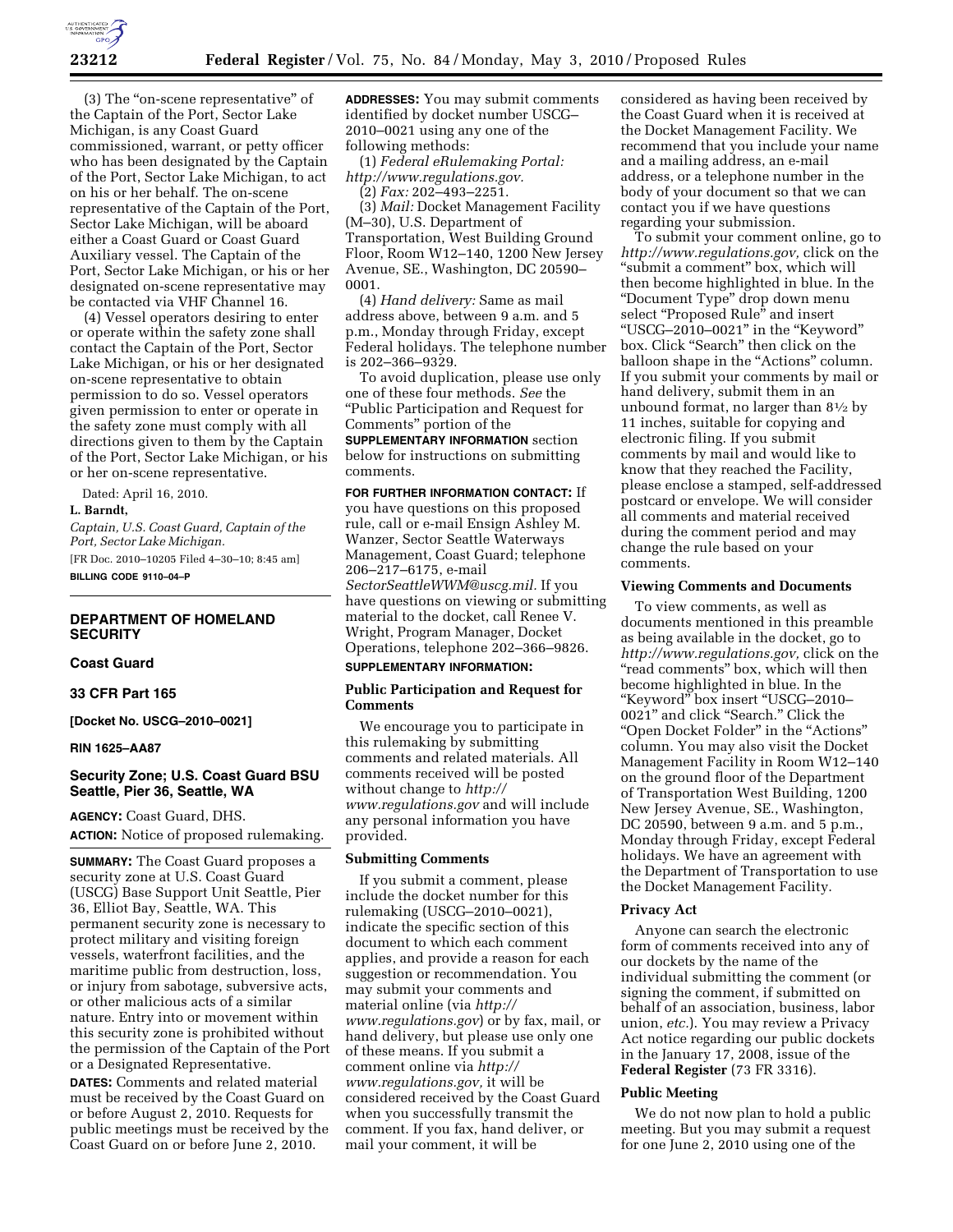four methods specified under **ADDRESSES.** Please explain why you believe a public meeting would be beneficial. If we determine that one would aid this rulemaking, we will hold one at a time and place announced by a later notice in the **Federal Register.** 

For information on facilities or services for individuals with disabilities or to request special assistance at the public meeting, contact Ensign Ashley M. Wanzer at the telephone number or e-mail address indicated under the **FOR FURTHER INFORMATION CONTACT** section of this notice.

## **Background and Purpose**

The potential for terrorist acts requires enhanced security of our ports, harbors, and vessels. This proposed rule will establish a security zone to protect waterfront facilities, persons, and vessels from subversive or terrorist acts on the waters surrounding USCG Base Support Unit (BSU) Seattle, Pier 36, Elliot Bay, WA. The Coast Guard Captain of the Port Puget Sound finds sufficient cause to require this security zone to protect military vessels, facilities and the maritime public located at Pier 36, Elliot Bay, WA. This proposed security zone will be continuously activated in order to maintain the security of both moored vessels and permanent facilities regardless of the physical presence of military vessels within the zone.

#### **Discussion of Proposed Rule**

This proposed rule would establish a permanent security zone necessary to protect military and visiting foreign vessels, waterfront facilities, and the maritime public from destruction, loss, or injury from sabotage, subversive acts, or other malicious acts of a similar nature. The security zone would encompass all waters in Elliot Bay east of a line from 47° 35.450′ N 122° 20.585′ W to 47° 35.409′ N 122° 20.585′ W at USCG BSU Seattle, Pier 36, Elliot Bay, Seattle, WA. Entry into or movement within this security zone is prohibited without the permission of the Captain of the Port or a Designated Representative.

# **Regulatory Analyses**

We developed this proposed rule after considering numerous statutes and executive orders related to rulemaking. Below we summarize our analyses based on 13 of these statutes or executive orders.

#### **Regulatory Planning and Review**

This proposed rule is not a significant regulatory action under section 3(f) of Executive Order 12866, Regulatory Planning and Review, and does not

require an assessment of potential costs and benefits under section 6(a)(3) of that Order. The Office of Management and Budget has not reviewed it under that Order. This proposed rule is not a significant regulatory action because it does not adversely affect the transit of maritime vessels or the recreational boating public to major waterways.

## **Small Entities**

Under the Regulatory Flexibility Act (5 U.S.C. 601–612), we have considered whether this proposed rule would have a significant economic impact on a substantial number of small entities. The term "small entities" comprises small businesses, not-for-profit organizations that are independently owned and operated and are not dominant in their fields, and governmental jurisdictions with populations of less than 50,000.

The Coast Guard certifies under 5 U.S.C. 605(b) that this proposed rule would not have a significant economic impact on a substantial number of small entities.

This security zone will not have a significant economic impact on a substantial number of small entities for the following reason: Vessel traffic can pass safely around the security zone.

If you think that your business, organization, or governmental jurisdiction qualifies as a small entity and that this rule would have a significant economic impact on it, please submit a comment (*see*  **ADDRESSES**) explaining why you think it qualifies and how and to what degree this rule would economically affect it.

## **Assistance for Small Entities**

Under section 213(a) of the Small Business Regulatory Enforcement Fairness Act of 1996 (Pub. L. 104–121), we want to assist small entities in understanding this proposed rule so that they can better evaluate its effects on them and participate in the rulemaking. If the rule would affect your small business, organization, or governmental jurisdiction and you have questions concerning its provisions or options for compliance, please contact the Small Business and Agriculture Regulatory Enforcement Ombudsman and the Regional Small Business Regulatory Fairness Boards. The Coast Guard will not retaliate against small entities that question or complain about this proposed rule or any policy or action of the Coast Guard.

# **Collection of Information**

This proposed rule would call for no new collection of information under the

Paperwork Reduction Act of 1995 (44 U.S.C. 3501–3520.).

## **Federalism**

A rule has implications for federalism under Executive Order 13132, Federalism, if it has a substantial direct effect on State or local governments and would either preempt State law or impose a substantial direct cost of compliance on them. We have analyzed this proposed rule under that Order and have determined that it does not have implications for federalism.

## **Unfunded Mandates Reform Act**

The Unfunded Mandates Reform Act of 1995 (2 U.S.C. 1531–1538) requires Federal agencies to assess the effects of their discretionary regulatory actions. In particular, the Act addresses actions that may result in the expenditure by a State, local, or tribal government, in the aggregate, or by the private sector of \$100,000,000 (adjusted for inflation) or more in any one year. Though this proposed rule would not result in such an expenditure, we do discuss the effects of this rule elsewhere in this preamble.

### **Taking of Private Property**

This proposed rule would not cause a taking of private property or otherwise have taking implications under Executive Order 12630, Governmental Actions and Interference with Constitutionally Protected Property Rights.

# **Civil Justice Reform**

This proposed rule meets applicable standards in sections 3(a) and 3(b)(2) of Executive Order 12988, Civil Justice Reform, to minimize litigation, eliminate ambiguity, and reduce burden.

## **Protection of Children**

We have analyzed this proposed rule under Executive Order 13045, Protection of Children from Environmental Health Risks and Safety Risks. This rule is not an economically significant rule and would not create an environmental risk to health or risk to safety that might disproportionately affect children.

# **Indian Tribal Governments**

This proposed rule does not have tribal implications under Executive Order 13175, Consultation and Coordination with Indian Tribal Governments, because it would not have a substantial direct effect on one or more Indian tribes, on the relationship between the Federal Government and Indian tribes, or on the distribution of